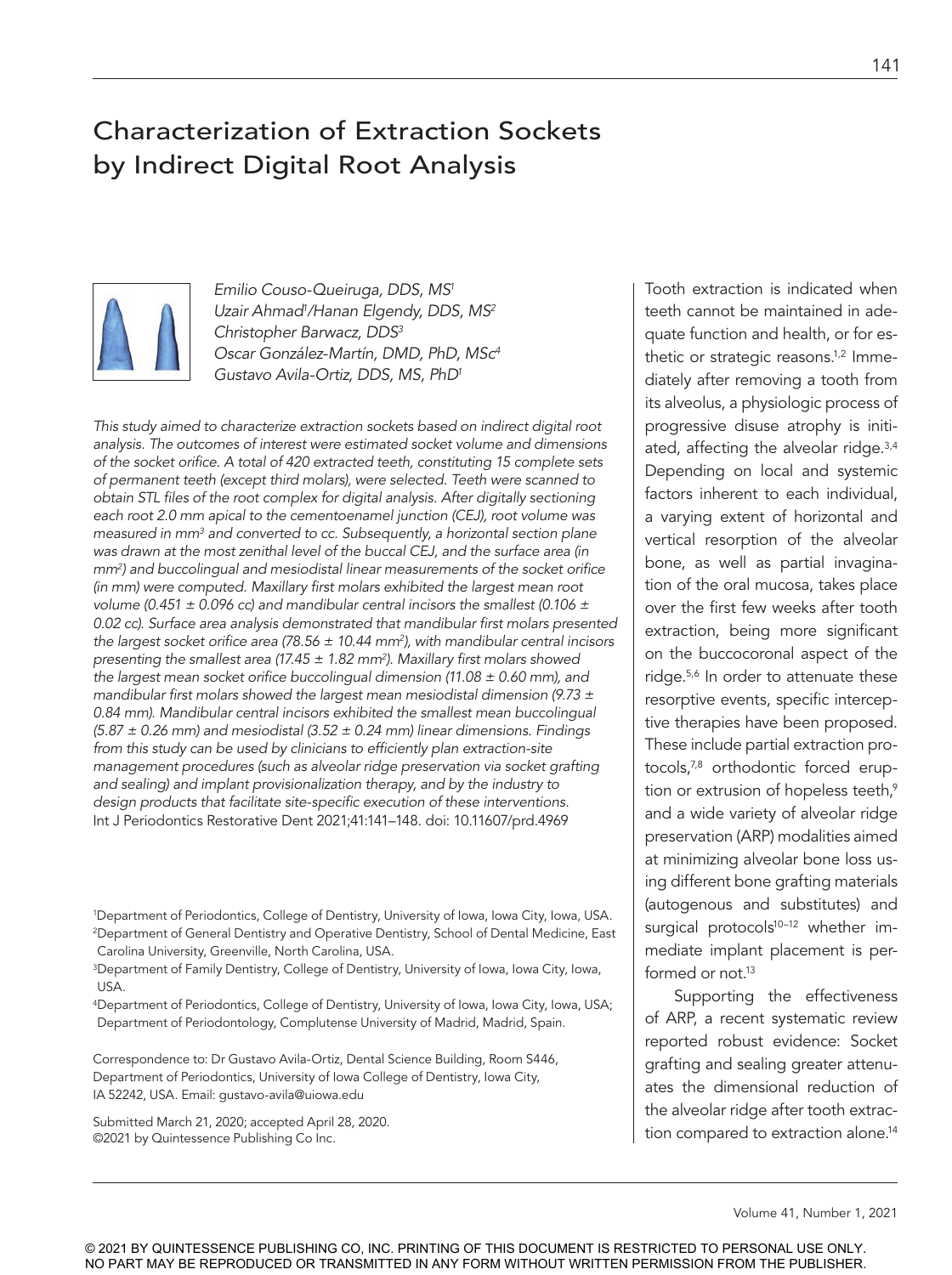

Fig 1 *Comparison of a natural tooth (top) with the STL representation (bottom).* 

Furthermore, clinical studies have demonstrated the efficacy of ARP via socket grafting and sealing in reducing the need for ancillary ridge augmentation prior to or at the time of implant placement.<sup>15-17</sup> Given that the prevalence of dental implant therapy for the replacement of missing teeth is estimated to be as high as 23% among U.S. adults by 2026,18 ARP via socket grafting and socket sealing is a therapeutic option of great relevance in the context of contemporary clinical practice.

There is limited evidence, however, that considers dental root morphologic features in the planning of ARP via socket grafting and sealing,

as well implant provisionalization procedures, whether immediate or delayed. Precise information on the volumetric characteristics of the root complex and dimensions of the socket orifice per tooth type can be used as guides in specific clinical scenarios to optimize the amount of bone grafting material utilized per procedure site, determine the shape and dimensions of socket sealing materials, and aid in designing the cervical outline morphology of the transmucosal component of implant-supported provisional restorations or custom healing abutments. Thus, the aim of this study was to characterize extraction sockets based on indirect digital root analysis to obtain relevant anatomical information that can be used in daily clinical practice to optimize outcomes.

# Materials and Methods

This study included 420 wellpreserved permanent teeth selected from a collection of teeth extracted at the University of Iowa College of Dentistry in Iowa, USA. Third molars and teeth with aberrant anatomical abnormalities, extensive caries, or undetectable cementoenamel junction (CEJ) were excluded. Teeth were stored in a securely sealed bottle containing a 1:5 sodium hypochlorite solution for 48 hours. Any residual soft tissue and calculus deposits were removed using curettes (Hu-Friedy) and an ultrasonic scaler (Quantrex Q210, L&R Ultrasonics). An expert in dental anatomy (H.E.) classified and grouped the teeth in a total of 15 complete sets of permanent teeth.

Each individual tooth was stabilized using wax over a flat surface, with the incisal/occlusal plane facing downward, and digitally scanned with a laboratory scanner (D2000, 3Shape) to obtain high-quality standardized tessellation language (STL) files (Fig 1). These files were analyzed by a single examiner (E.C.) using a specialized software package (Geomagic Control X, 3D Systems). Outcomes of interest were estimated socket volume and dimensions of the socket orifice, assessed by indirect digital analysis, as described below. The examiner was

The International Journal of Periodontics & Restorative Dentistry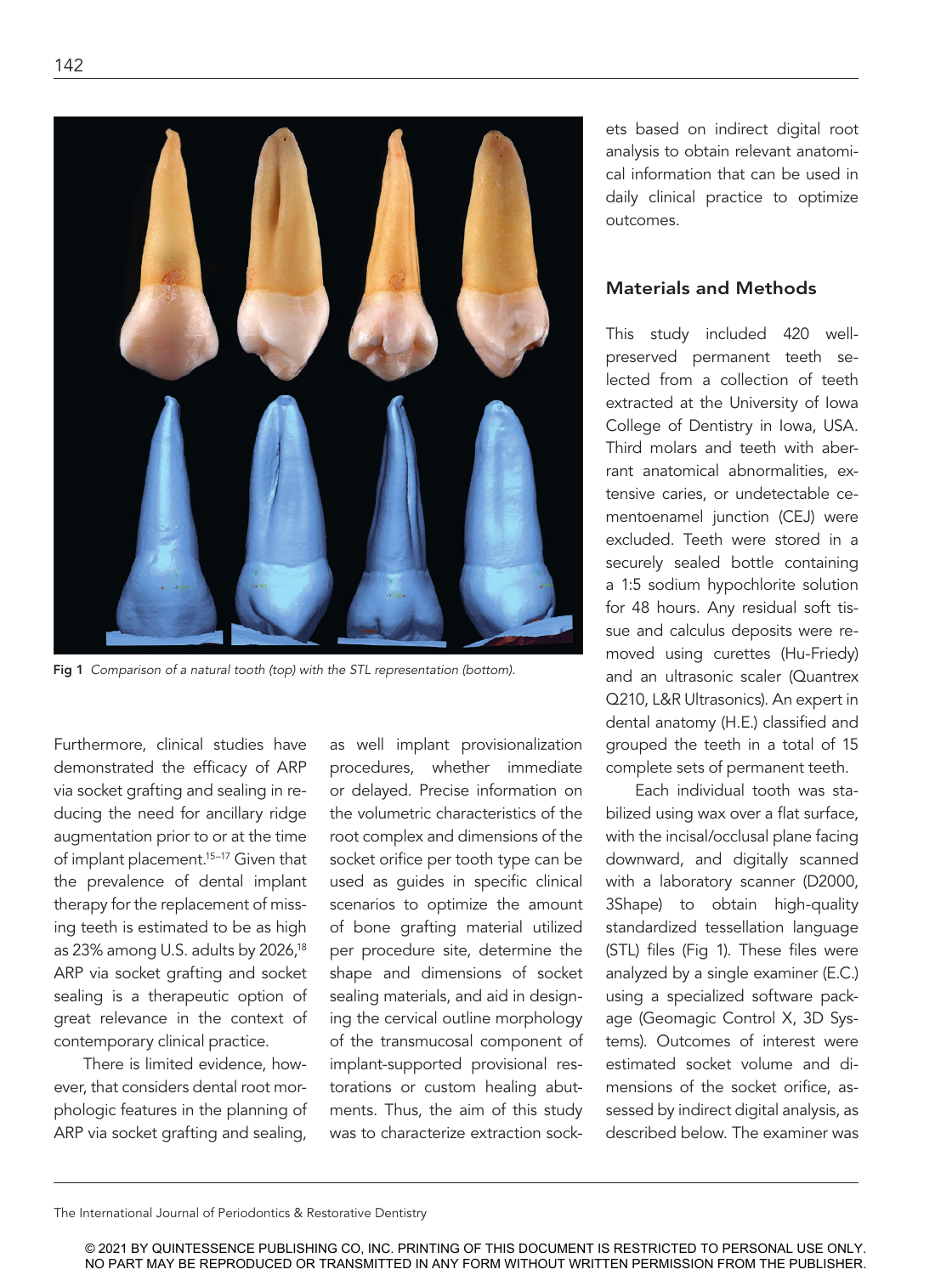calibrated by conducting a series of 10 separate volumetric, area, and linear assessments in duplicate, and intra-examiner correlation coefficients were calculated for each type of measurement using 10 random samples.

To conduct the volumetric analysis, a 2-mm–long vertical line was drawn—parallel to the long axis of the tooth, from the most zenithal point of the buccal aspect—in an apical direction on each STL 3D reconstruction. The root was then digitally sectioned using a horizontal plane perpendicular to the long axis of the tooth, intersecting the apical end of the 2-mm line of reference. The enclosed root volume between this horizontal plane and the apex was measured in mm<sup>3</sup> (Fig 2). The calculated data were converted from mm<sup>3</sup> to cc (mm<sup>3</sup>/1,000 = cc).

Subsequently, a horizontal plane was made using the zenith of the buccal aspect of the CEJ as a reference point. Using this sectional plane, the area of interest was measured (in mm<sup>2</sup>). Then, four different reference points were marked on the most buccal, lingual, mesial, and distal boundaries. Linear measurements were obtained (in mm) by joining the buccal and lingual points and the mesial and distal points (Fig 3).

### *Statistical Analyses*

Mean and SD values were calculated for all variables of interest.



Fig 2 *Diagram illustrating the methodology followed to determine the section needed for conducting volumetric assessments.*



Fig 3 *Diagram illustrating the methodology followed to conduct the area and linear assessments.* 

Volume 41, Number 1, 2021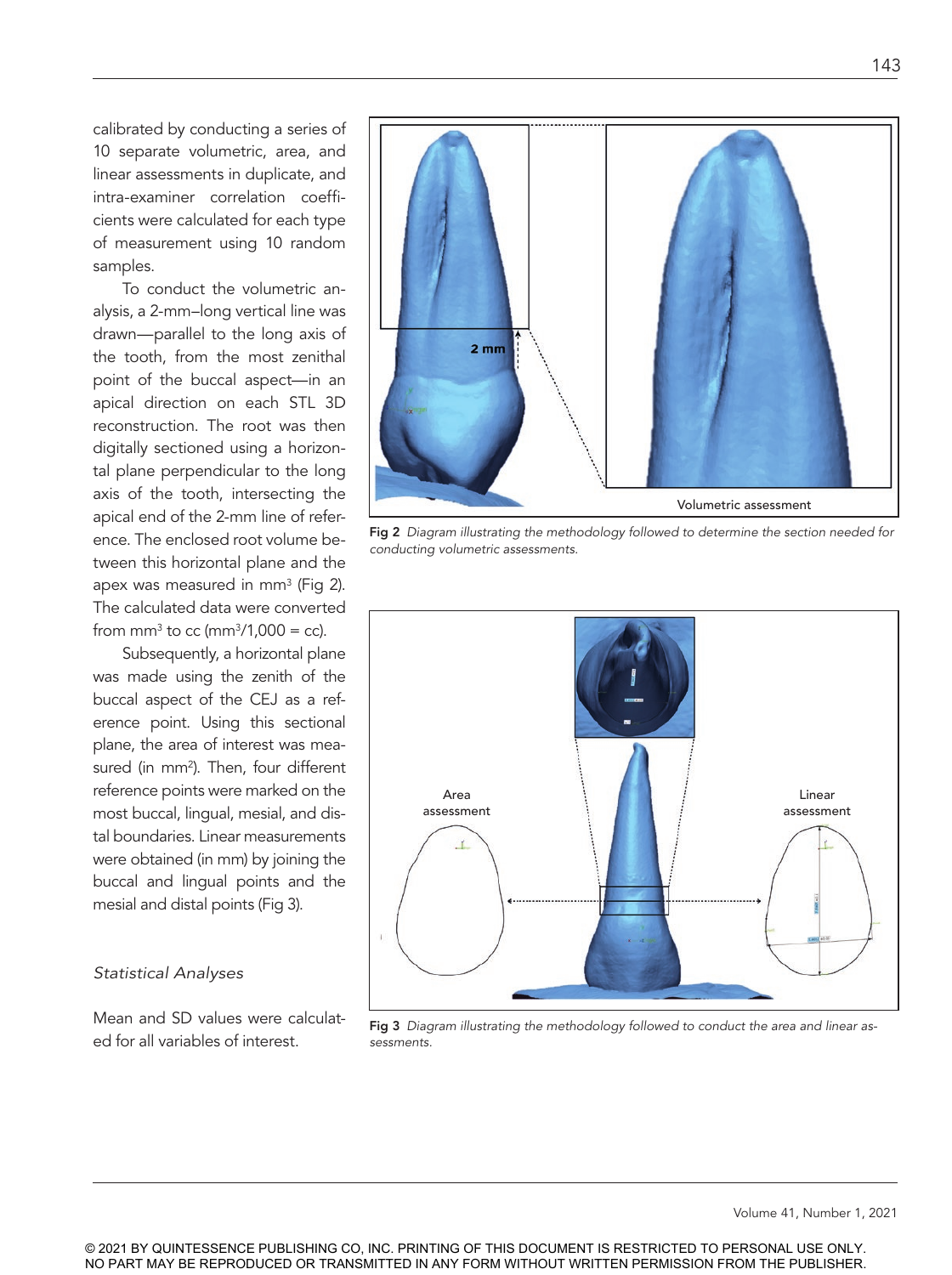

Fig 4 *Representative tridimensional root reconstructions per tooth type for maxillary* (top) *and mandibular* (bottom) *teeth.* 

| Table 1 Mean Values (in cc) of Root Volume by Tooth Type          |                    |                                                                                                                              |        |                   |                    |             |                 |  |  |
|-------------------------------------------------------------------|--------------------|------------------------------------------------------------------------------------------------------------------------------|--------|-------------------|--------------------|-------------|-----------------|--|--|
| Volume                                                            | Central<br>incisor | Lateral<br>incisor                                                                                                           | Canine | First<br>premolar | Second<br>premolar | First molar | Second<br>molar |  |  |
| Maxilla                                                           |                    | $0.157 \pm 0.04$ $0.114 \pm 0.033$ $0.228 \pm 0.078$ $0.200 \pm 0.046$ $0.184 \pm 0.041$ $0.451 \pm 0.096$ $0.384 \pm 0.066$ |        |                   |                    |             |                 |  |  |
| Mandible                                                          |                    | $0.106 \pm 0.02$ $0.114 \pm 0.031$ $0.250 \pm 0.081$ $0.156 \pm 0.034$ $0.176 \pm 0.036$ $0.373 \pm 0.084$ $0.400 \pm 0.094$ |        |                   |                    |             |                 |  |  |
| Values are shown as in mean $+$ SD, all from a sample of 30 tooth |                    |                                                                                                                              |        |                   |                    |             |                 |  |  |

Values are shown as in mean ± SD, all from a sample of 30 teeth.

# Results

## *Intra-examiner Reliability*

The correlation coefficients corresponding to the volume, area, and linear measurements were 0.999, 0.991, and 0.973 (buccolingual)/0.969 (mesiodistal), respectively, all of which are reflective of strong (almost perfect) intraexaminer agreement.

### *Volumetric Assessment*

Volumetric analyses revealed that maxillary first molars exhibited the largest mean root volume (0.451 ± 0.096 cc), followed by mandibular second molars (0.400  $\pm$  0.094 cc), as shown in Fig 4. Mandibular central incisors presented the smallest mean root volume  $(0.106 \pm 0.02 \text{ cc})$ . Detailed volumetric assessment values by tooth type are displayed in Table 1.

#### *Area Assessment*

Section area analysis demonstrated that mandibular first molars had the largest mean area (78.56 ± 10.44 mm2), followed by maxillary first molars (77.71  $\pm$  8.30 mm<sup>2</sup>), as shown in Fig 5. Mandibular central incisors showed the smallest mean area (17.45  $\pm$  1.82 mm<sup>2</sup>). Mean area values by tooth type are presented in Table 2.

The International Journal of Periodontics & Restorative Dentistry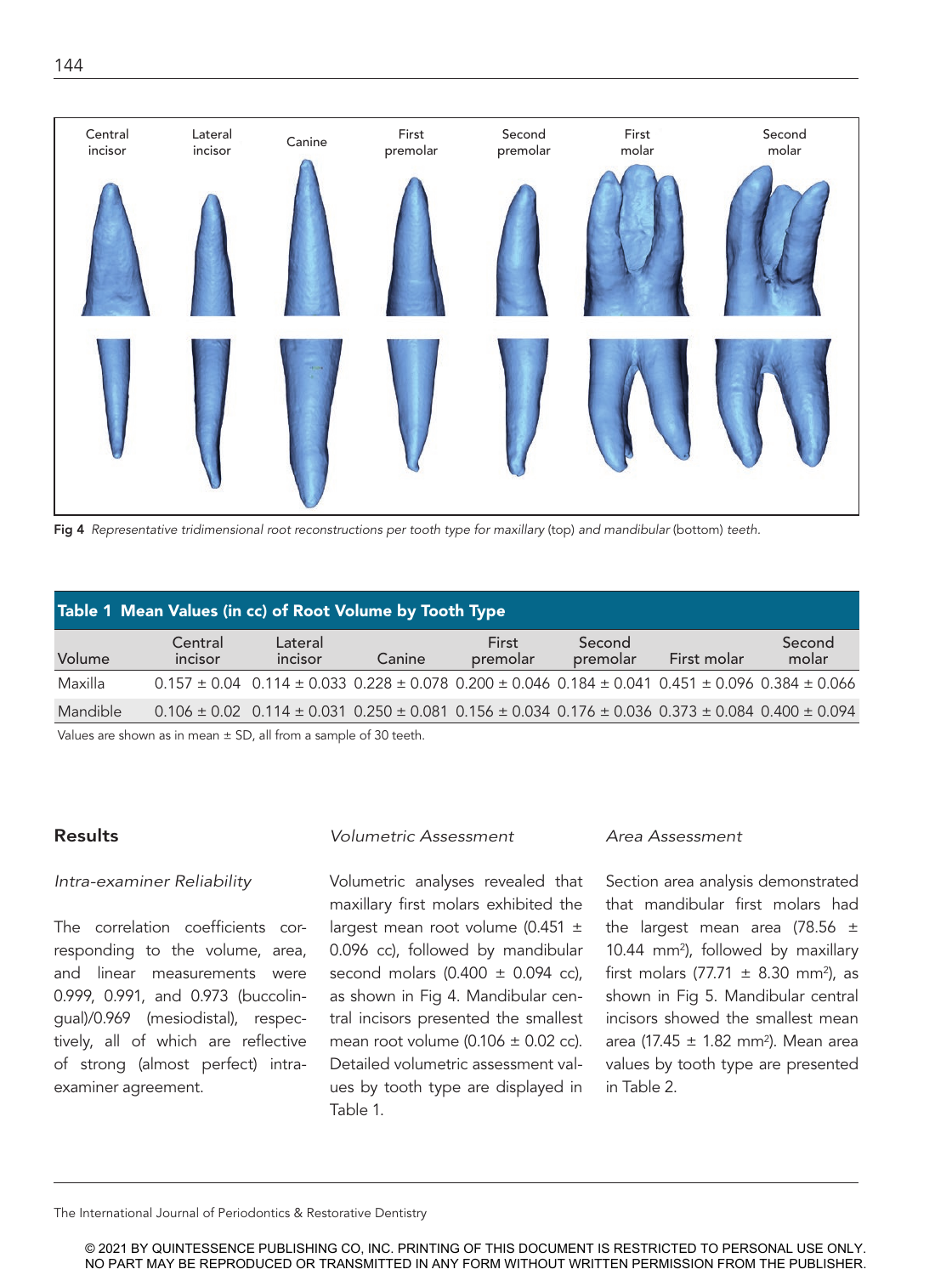

Fig 5 *Representative cervical sections per tooth type for maxillary* (top row) *and mandibular* (bottom row) *teeth.*

| Table 2 Mean Values (in mm <sup>2</sup> ) of Socket Orifice Surface Area by Tooth Type |                    |                    |        |                   |                    |                                                                                                                         |                 |  |  |
|----------------------------------------------------------------------------------------|--------------------|--------------------|--------|-------------------|--------------------|-------------------------------------------------------------------------------------------------------------------------|-----------------|--|--|
| Surface area                                                                           | Central<br>incisor | Lateral<br>incisor | Canine | First<br>premolar | Second<br>premolar | First molar                                                                                                             | Second<br>molar |  |  |
| Maxilla                                                                                |                    |                    |        |                   |                    | $31.05 \pm 4.05$ $20.24 \pm 3.27$ $31.49 \pm 5.05$ $38.51 \pm 6.15$ $34.5 \pm 4.74$ $77.71 \pm 8.30$ $72.59 \pm 7.55$   |                 |  |  |
| Mandible                                                                               |                    |                    |        |                   |                    | $17.45 \pm 1.82$ $18.39 \pm 3.11$ $30.61 \pm 5.66$ $28.50 \pm 4.22$ $29.94 \pm 3.06$ $78.56 \pm 10.44$ $73.04 \pm 8.74$ |                 |  |  |

Values are shown as in mean  $\pm$  SD, all from a sample of 30 teeth.

#### *Linear Assessment*

The longest buccolingual dimension was observed on maxillary first and second molars (11.08  $\pm$  0.60 mm and  $11.08 \pm 0.59$  mm, respectively). On the contrary, mandibular central incisors presented the shortest mean buccolingual linear dimension  $(5.87 \pm 0.26 \text{ mm})$ . Mandibular first molars displayed the longest mesiodistal dimension (9.73 mm  $\pm$  0.84), while mandibular central incisors exhibited the shortest one (3.52 ± 0.24 mm). Specific mean buccolingual and mesiodistal linear values by tooth type are shown in Table 3.

### **Discussion**

This study aimed to characterize extraction sockets based on indirect digital root analysis. A total of 420 extracted teeth, constituting 15 complete sets of permanent teeth (except third molars), were selected and analyzed by a calibrated examiner using a consistent and accurate methodology for volume, area, and linear assessments.

Findings derived from the volumetric analyses can be utilized in daily clinical practice to estimate the amount of bone grafting material needed to perform an ARP procedure in an intact alveolar socket after tooth extraction, depending on the anatomical location. For example, approximately 0.5 cc of bone grafting material would be required in maxillary or mandibular molar sockets. On the other hand, 0.25 cc of bone graft material would be sufficient to graft extraction sites of any monoradicular tooth. Furthermore, with 0.25 cc of grafting material, the sockets of two average mandibular incisors could be grafted. This estimation assumes that the site is periodontally healthy, with the crestal bone level positioned at approximately 2 mm apical to the CEJ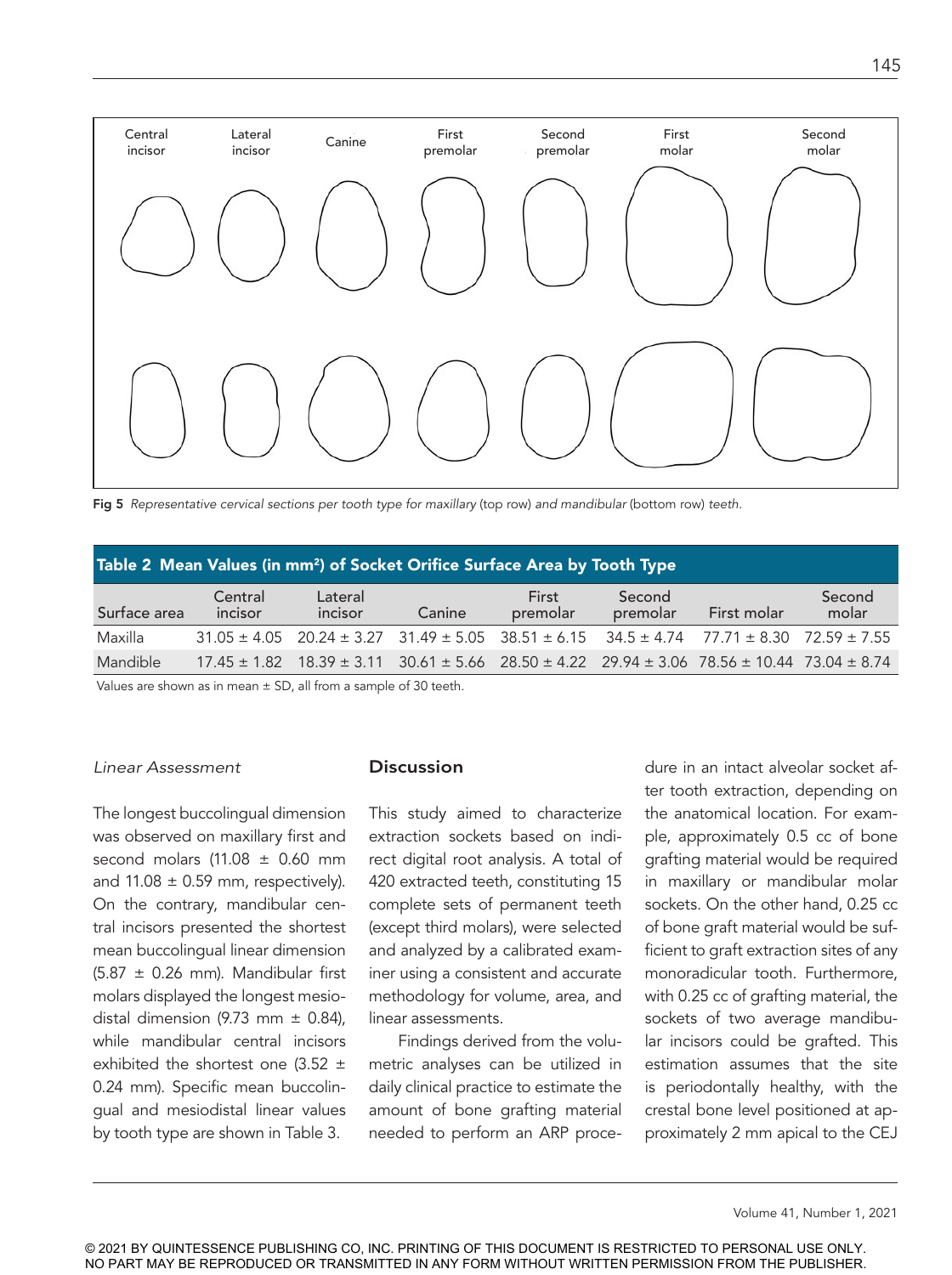| Table 3 Mean Values (in mm) of Socket Orifice Dimensions by Tooth Type |                    |                    |                 |                   |                    |                                   |                 |  |  |
|------------------------------------------------------------------------|--------------------|--------------------|-----------------|-------------------|--------------------|-----------------------------------|-----------------|--|--|
| Linear<br>measurements                                                 | Central<br>incisor | Lateral<br>incisor | Canine          | First<br>premolar | Second<br>premolar | First molar                       | Second<br>molar |  |  |
| B-L maxilla                                                            | $6.34 \pm 0.48$    | $5.76 \pm 0.44$    | $7.50 \pm 0.62$ | $8.99 \pm 0.60$   | $8.45 \pm 0.56$    | $11.08 \pm 0.60$ 11.08 $\pm$ 0.59 |                 |  |  |
| B-L mandible                                                           | $5.87 \pm 0.26$    | $6.02 \pm 0.43$    | $7.43 \pm 0.72$ | $7.08 \pm 0.55$   | $7.34 \pm 0.67$    | $9.38 \pm 0.76$                   | $9.15 \pm 0.61$ |  |  |
| M-D maxilla                                                            | $6.21 \pm 0.58$    | $4.38 \pm 0.53$    | $5.13 \pm 0.46$ | $4.75 \pm 0.66$   | $4.81 \pm 0.43$    | $8.13 \pm 0.71$                   | $7.82 \pm 0.56$ |  |  |
| M-D mandible                                                           | $3.52 \pm 0.24$    | $3.59 \pm 0.45$    | $4.96 \pm 0.56$ | $4.955 \pm 0.41$  | $5.03 \pm 0.46$    | $9.73 \pm 0.84$                   | $9.39 \pm 0.69$ |  |  |

B-L = buccolingual; M-D = mesiodistal.

Values are shown as in mean  $\pm$  SD, all from a sample of 30 teeth.

all around the tooth structure. Thus, sites that present a history of extensive bone loss due to periodontitis, for example, would require a smaller amount of grafting material. On the contrary, extraction sites exhibiting alveolar bone damage, such as a large buccal dehiscence, are likely to require additional material to overbuild the bony contour, as part of a standard ridge reconstruction procedure.19 This information can be of great value in planning procedures that involve the simultaneous extraction of multiple teeth and aim to minimize the waste of bone grafting material. Further, the amount of bone grafting material needed must be carefully considered by the clinician, as it could vary between different products, depending on particle size, porosity, and presentation (eg, particulate, collagenated block, putty, etc), among other factors.

To the best of the present authors' knowledge, only one article has previously reported the results of a study that measured mean root volume.20 In that study, volume assessments were done by submerging each tooth in a cup filled with a polyvinyl silicone material. After the impression material set, the tooth

was removed, the cup was placed on an analytical balance, and the volume was calculated by filling the void left by the tooth root with water. Compared to the findings from the present study, larger mean root volumes were consistently observed for all tooth types. However, in the previous study, the investigators assumed that the crestal bone level was at 1.50 mm apical to the CEJ.20 Additionally, volumetric analysis was done by filling a cavity in the polyvinyl silicone with water, which can be associated with a significant degree of error and therefore potentially reduced precision. It is worth noting that in the present study, a reproducible, standardized, and novel digitalbased method was employed to perform volumetric analyses.

Area analyses demonstrated that the sectional area corresponding with the socket orifice progressively decreases from the molar to the anterior region, except for the mean area of maxillary central incisor sites, which is larger than that of maxillary lateral incisors (Table 2). Several studies have evaluated root surface characteristics of molar teeth with the purpose of facilitating the diagnosis, prognosis, and treatment of periodontally involved teeth.21–23 However, to the present authors' knowledge, no studies have previously reported the mean sectional area of all permanent teeth, except for third molars, at the cervical level. This information can be utilized to design biomaterials for socket-sealing purposes customized by tooth type. Collagen matrices with a circular shape specifically designed for socket sealing have been tested in clinical studies as an alternative to autologous soft tissue.<sup>24,25</sup> These matrices have a diameter of 8 mm, which is equivalent to a maximum area of 50 mm<sup>2</sup>. Based on the findings from the present study, this type of collagen matrix would not be suitable for complete sealing of maxillary and mandibular molar sockets. However, this material is applicable in most incisor, canine, and premolar sockets, with some possible subtractive modifications, depending on the site. Considering the results of the present study, there is an opportunity for manufacturers to customize the design of biomaterials, particularly for molar sites requiring socket sealing, to facilitate the execution of specific surgical techniques.

```
The International Journal of Periodontics & Restorative Dentistry
```
<sup>© 2021</sup> BY QUINTESSENCE PUBLISHING CO, INC. PRINTING OF THIS DOCUMENT IS RESTRICTED TO PERSONAL USE ONLY. NO PART MAY BE REPRODUCED OR TRANSMITTED IN ANY FORM WITHOUT WRITTEN PERMISSION FROM THE PUBLISHER.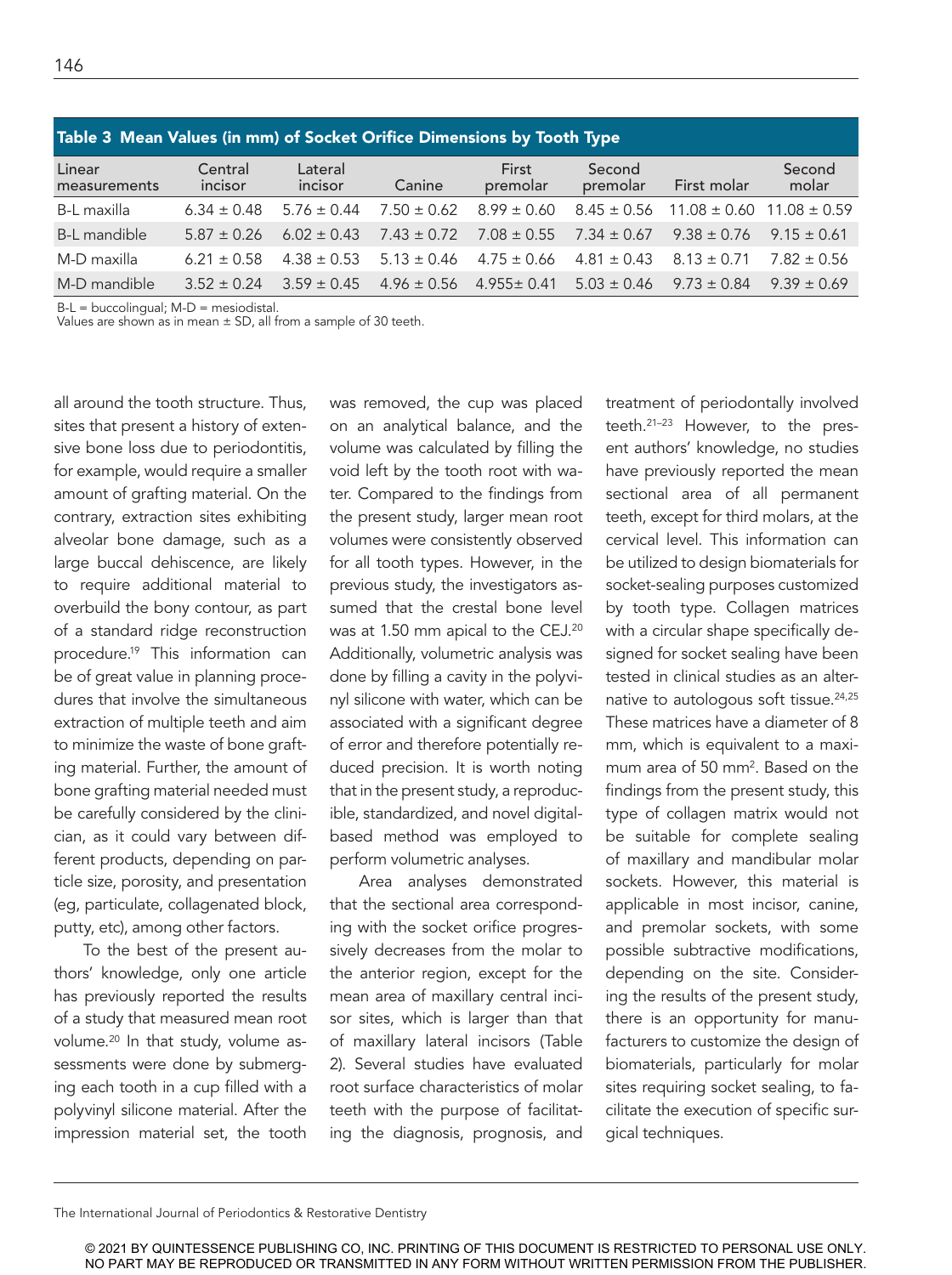Linear measurements revealed that maxillary and mandibular molars are the teeth with the largest mean buccolingual and mesiodistal dimensions, respectively, while mandibular central incisors are situated at the other end of the spectrum for both parameters (Table 3). Mean linear and surface-area values of specific tooth types at the cervical level may be used in clinical practice as a reference to determine the shape and dimensions of socket-sealing materials and to aid in the design of the cervical outline morphology of implant-supported provisional restorations or custom healing abutments, thereby optimizing periimplant mucosal outcomes.26–28 These findings may be helpful in clinical practice for choosing the adequate implant diameter depending on tooth type and anatomical location. This can be particularly important *(1)* in edentulous sites with limited mesiodistal space in order to avoid damage to adjacent teeth, and *(2)* when planning implant placement in the esthetic zone, where controlling the emergence profile is particularly critical and the use of implants that are too wide should therefore be avoided.

This study is not free of limitations. In the selection and classification of the 420 teeth utilized for the conduction of this study, it was not possible to identify gender or ethnicity, which are factors that may influence dental morphology.29,30

# **Conclusions**

Findings from this study may be used by clinicians to efficiently plan extraction-site management procedures, such as ARP via socket grafting and sealing, by estimating the amount of grafting material required and the approximate dimensions of the sealing element, as well as for implant provisionalization therapy. There are also opportunities for the industry to design new products or enhance existing ones with the purpose of facilitating the execution of specific surgical interventions.

# Acknowledgments

The authors would like to thank Dr Steven R. Armstrong, Professor in the Department of Operative Dentistry at the University of Iowa College of Dentistry, for providing the teeth for the conduction of the study, and Mr Ivan Medin, Director of Laboratory Affairs at the University of Iowa College of Dentistry, for his valuable assistance in obtaining the STL files. This study was supported by the Department of Periodontics Graduate Student Research Fund, University of Iowa College of Dentistry. The authors declare no conflicts of interest.

# References

- 1. Kao RT. Strategic extraction: A paradigm shift that is changing our profession. J Periodontol 2008;79:971–977.
- 2. Tonetti MS, Steffen P, Muller-Campanile V, Suvan J, Lang NP. Initial extractions and tooth loss during supportive care in a periodontal population seeking comprehensive care. J Clin Periodontol 2000;27:824–831.
- 3. Araújo MG, Lindhe J. Dimensional ridge alterations following tooth extraction. An experimental study in the dog. J Clin Periodontol 2005;32:212–218.
- 4. Discepoli N, Vignoletti F, Laino L, de Sanctis M, Muñoz F, Sanz M. Early healing of the alveolar process after tooth extraction: An experimental study in the beagle dog. J Clin Periodontol 2013;40:638–644.
- 5. Chappuis V, Engel O, Shahim K, Reyes M, Katsaros C, Buser D. Soft tissue alterations in esthetic postextraction sites: A 3-dimensional analysis. J Dent Res 2015;94(suppl 9):s187–s193.
- 6. Tan WL, Wong TLT, Wong MCM, Lang NP. A systematic review of post-extractional alveolar hard and soft tissue dimensional changes in humans. Clin Oral Implants Res 2012;23(suppl 5):s1–s21.
- 7. Hüzeler MB, Zuhr O, Schupbach P, Rebele SF, Emmanouilidis N, Fickl S. The socket-shield technique: A proofof-principle report. J Clin Periodontol 2010;37:855–862.
- 8. Salama M, Ishikawa T, Salama H, Funato A, Garber D. Advantages of the root submergence technique for pontic site development in esthetic implant therapy. Int J Periodontics Restorative Dent 2007;27:521–527.
- 9. González-Martín O, Solano Hernandez B, González-Martín A, Avila Ortiz G. Orthodontic extrusion: Guidelines for contemporary clinical practice. Int J Periodontics Restorative Dent 2020;40:667–676
- 10. Artzi Z, Tal H, Dayan D. Porous bovine bone mineral in healing of human extraction sockets. Part 1: Histomorphometric evaluations at 9 months. J Periodontol 2000;71:1015–1023.
- 11. Caiazzo A, Brugnami F, Mehra P. Buccal plate augmentation: A new alternative to socket preservation. J Oral Maxillofac Surg 2010;68:2503–2506.
- 12. Iasella JM, Greenwell H, Miller RL, et al. Ridge preservation with freeze-dried bone allograft and a collagen membrane compared to extraction alone for implant site development: A clinical and histologic study in humans. J Periodontol 2003;74:990–999.
- 13. Clementini M, Agostinelli A, Castelluzzo W, Cugnata F, Vignoletti F, De Sanctis M. The effect of immediate implant placement on alveolar ridge preservation compared to spontaneous healing after tooth extraction: Radiographic results of a randomized controlled clinical trial. J Clin Periodontol 2019;46:776–786.
- 14. Avila-Ortiz G, Chambrone L, Vignoletti F. Effect of alveolar ridge preservation interventions following tooth extraction: A systematic review and meta-analysis. J Clin Periodontol 2019;46(suppl 21):s195–s223.

147